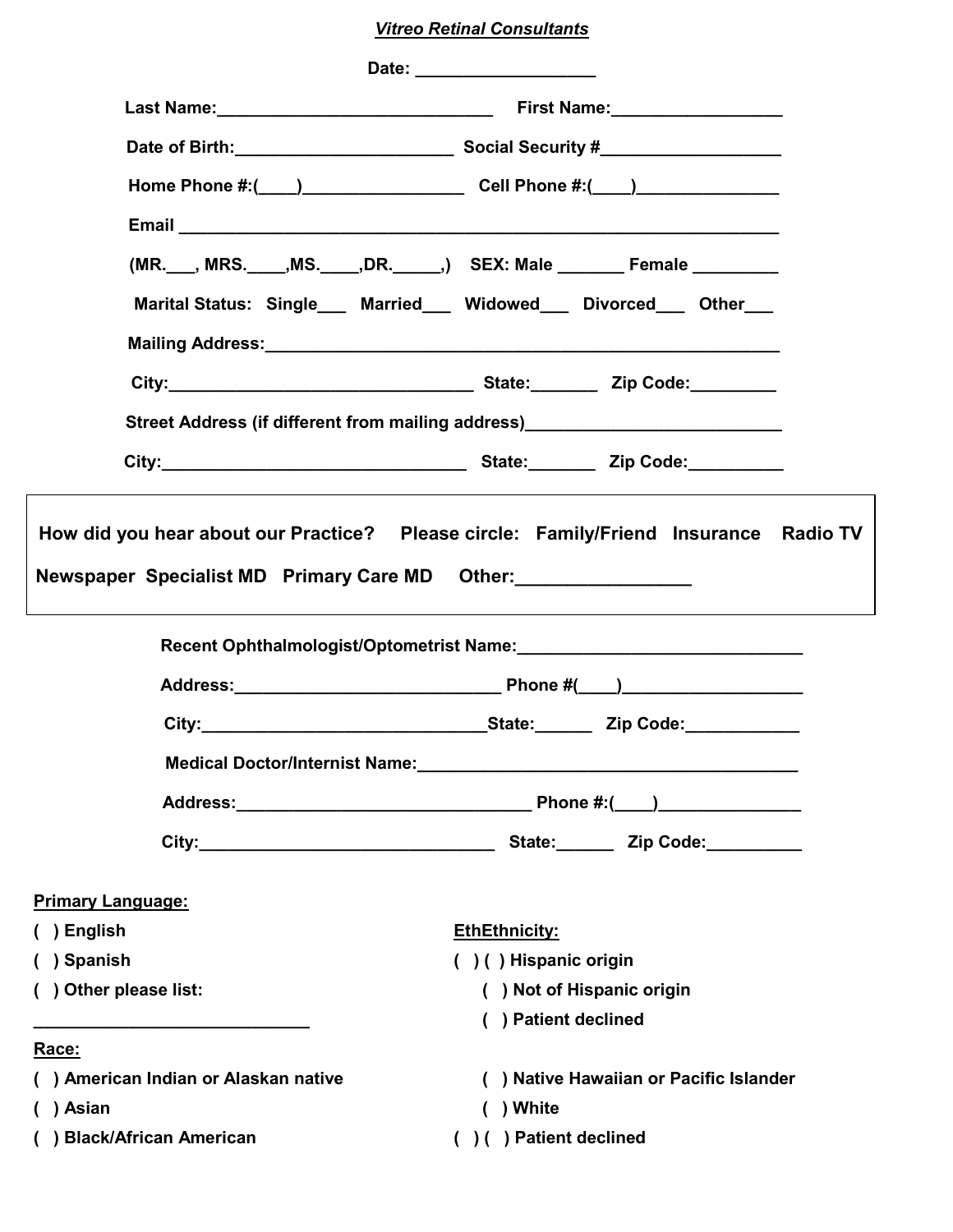| <b>EMERGENCY CONTACT INFORMATION:</b>                                             |                                                                                                                                                                                                   |
|-----------------------------------------------------------------------------------|---------------------------------------------------------------------------------------------------------------------------------------------------------------------------------------------------|
|                                                                                   |                                                                                                                                                                                                   |
|                                                                                   |                                                                                                                                                                                                   |
| <b>PHARMACY INFORMATION:</b>                                                      |                                                                                                                                                                                                   |
|                                                                                   |                                                                                                                                                                                                   |
|                                                                                   |                                                                                                                                                                                                   |
|                                                                                   |                                                                                                                                                                                                   |
| <b>Insurance Information</b>                                                      | Primary Insurance: Manual Manual Policyholder: Manual Manual Manual Manual Manual Manual Manual Manual Manual<br>Date of Birth: __________________________ ID #: ________________________________ |
|                                                                                   | Relation to Patient: ______________________ Employer/GRP# ______________________                                                                                                                  |
|                                                                                   | Secondary Insurance: Policyholder: Communication of the Secondary Insurance:                                                                                                                      |
|                                                                                   | Date of Birth: _________________________ ID #:__________________________________                                                                                                                  |
|                                                                                   | Relation to Patient: Policyholder: Policyholder:                                                                                                                                                  |
| Employed: Yes__No__                                                               | Student: Yes__ No__                                                                                                                                                                               |
| Name of Employer / School: Manual According to the Contract of Employer / School: |                                                                                                                                                                                                   |
|                                                                                   |                                                                                                                                                                                                   |
|                                                                                   | City:___________________________________State:_______Zip Code:__________________                                                                                                                  |
| Responsible Party If Other Than Self: (Balances, Co-pays, Deductibles)            |                                                                                                                                                                                                   |
|                                                                                   |                                                                                                                                                                                                   |
|                                                                                   |                                                                                                                                                                                                   |
| IF YES, PLEASE SEE RECEPTIONIST FOR ADDITIONAL PAPERWORK                          | IS YOUR VISIT NO FAULT OR WORKER'S COMPENSATION RELATED? YES NO                                                                                                                                   |
| Are you currently staying in a skilled nursing facility? YES                      | <b>NO</b>                                                                                                                                                                                         |
| Name of Skilled Nursing Facility: Name of Skilled Nursing Facility:               |                                                                                                                                                                                                   |
|                                                                                   | <b>Phone#:</b>                                                                                                                                                                                    |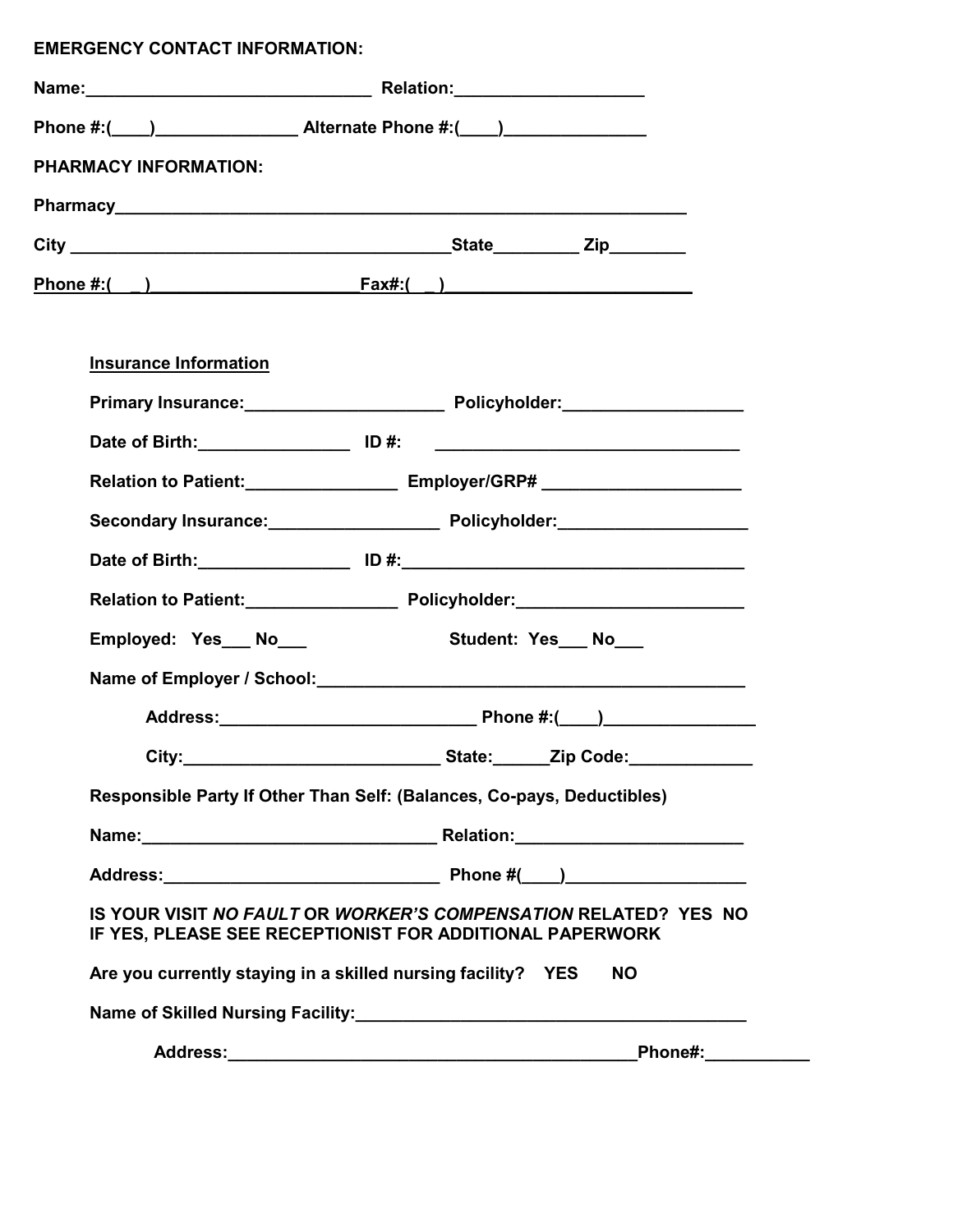#### **SIGNATURE ON FILE**

I hereby consent to a full retinal examination which may include diagnostic testing, (i.e. photos of the eyes). I request that payment of authorized benefits be made on my behalf to Vitreoretinal Consultants and/or its providers for services furnished to me. I authorize any holder of medical information about me to release **to Empire Medicare Services or any other of my medical carriers** any information needed to determine these benefits or the benefits payable for related services. I permit a copy of this authorization to be used in place of original.

#### **1) SIGNATURE X** Date:

**HIPAA PRIVACY POLICY** I have been informed that Vitreoretinal Consultants has a privacy policy in place. I understand that this policy is posted in the office. I am aware that I may receive a copy of the policy at my request.

**2) SIGNATURE X \_\_\_\_\_\_\_\_\_\_\_\_\_\_\_\_\_\_\_\_\_\_\_\_\_\_\_\_\_\_\_\_\_\_\_\_\_\_\_\_\_\_\_\_\_\_\_\_\_\_\_\_\_\_\_\_\_Date:\_\_\_\_\_\_\_\_\_\_\_\_\_\_**

#### **HIPAA CONSENT TO RELEASE INFORMATION**: **(PLEASE CIRCLE YES OR NO)**

- 1. I permit the practice to release my medical information to the physicians involved in my care. **YES NO** 2. I permit the practice to call my home or other designated location and leaving a message on voice mail or in
- person about my care & treatment, appointment reminders, insurance items. **YES NO**
- 3. I permit the practice to mail to my home medical records, appointment reminders, patient statements. **YES NO**
- 4. I permit the practice to email information pertaining to my care, treatment, appointments, insurance items, patient statements and medical records. I have been informed that the email will be sent through an unencrypted format and I understand that there is a risk for a breach of confidentiality. **YES NO**
- 5. I permit the practice to text messages to my cell phone. **YES NO**
- 6. I permit the practice to use my medical records and images in an anonymous fashion (that is, without any identifying information) for research, marketing and educational materials including but not limited to history, images, treatment and outcome. **YES NO**

# **3) SIGNATURE: X \_\_\_\_\_\_\_\_\_\_\_\_\_\_\_\_\_\_\_\_\_\_\_\_\_\_\_\_\_\_\_\_\_\_\_\_\_\_\_\_\_\_\_\_\_\_\_\_\_\_\_\_\_\_Date:\_\_\_\_\_\_\_\_\_\_\_\_\_\_**

I designate the following representative(s) who the provider can communicate with on my behalf **(example, friend, spouse, son, or daughter.)** If you do not designate anyone, the doctor will be unable to speak to anyone in your family regarding your medical condition.)

**Name** Relationship

**Name** Relationship

**ACKNOWLEDGEMENT OF FINANCIAL RESPONSIBILITY FOR USE OF NON-PARTICIPATING** 

# **PROVIDERS**

I hereby acknowledge & understand that under the terms of my insurance plan should I at any time & for whatever reason utilize the non-emergent services of any non-participating provider (including, but not limited to, doctor, laboratory, radiology & other ancillary services) I may not be covered in whole or in part of the associated costs and will bear the full financial responsibility for the costs of such services.

**4) SIGNATURE: X \_\_\_\_\_\_\_\_\_\_\_\_\_\_\_\_\_\_\_\_\_\_\_\_\_\_\_\_\_\_\_\_\_\_\_\_\_\_\_\_\_\_\_\_\_\_\_\_\_\_\_\_\_\_\_Date:\_\_\_\_\_\_\_\_\_\_\_\_\_\_**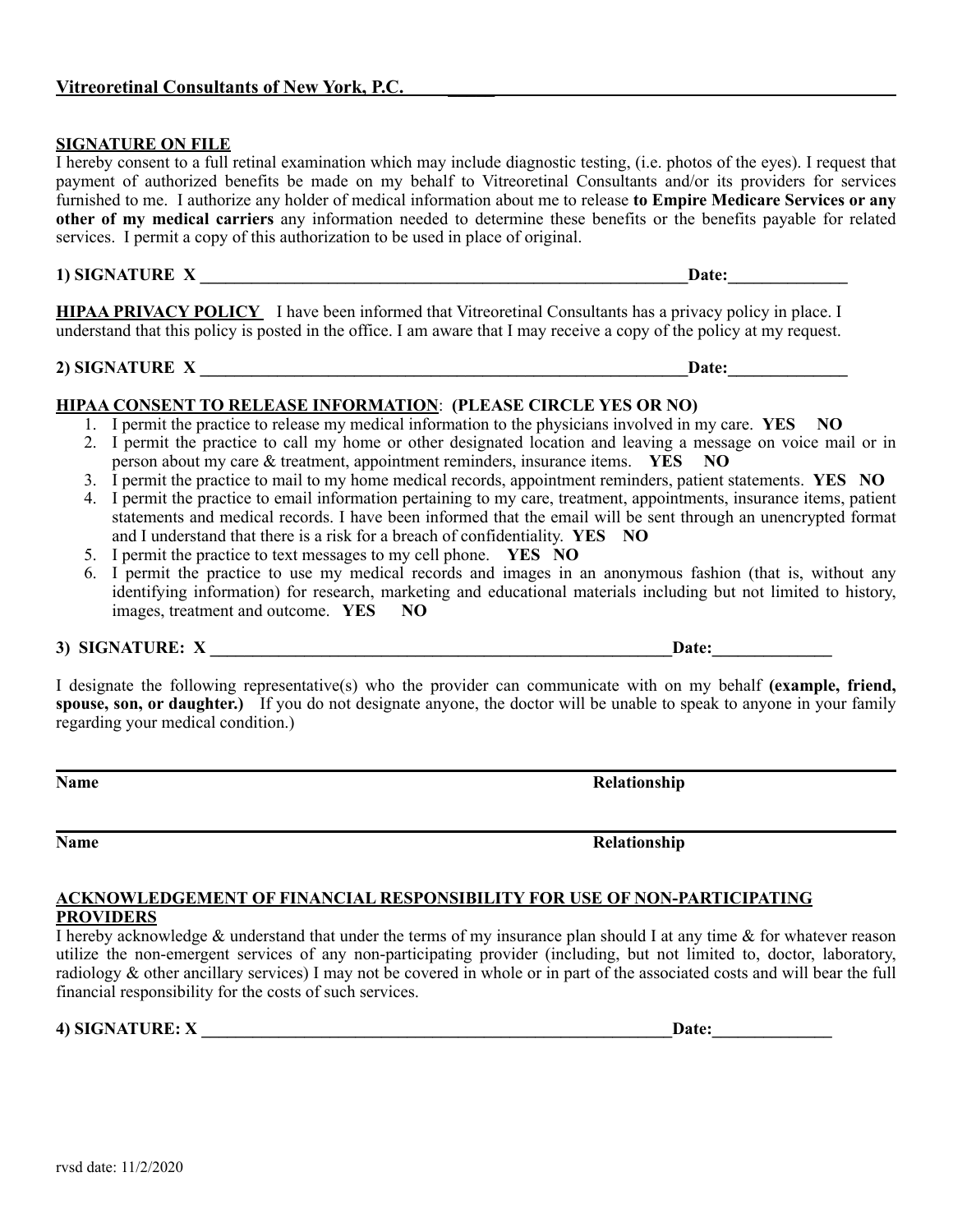# **NEW PATIENT MEDICAL HISTORY**

| Are You currently in a: Rehab Facility, Skilled Nursing Facility, or Assisted Living: NO YES   |                                                                        |                |                |                                   |                    |       |          |  |  |
|------------------------------------------------------------------------------------------------|------------------------------------------------------------------------|----------------|----------------|-----------------------------------|--------------------|-------|----------|--|--|
| What is the ocular reason for your visit today? (circle all that apply and describe if needed) |                                                                        |                |                |                                   |                    |       |          |  |  |
| Blurred vision Distorted Vision Flashes & Floaters Shadow Double Vision Trauma<br>Other:       |                                                                        |                |                |                                   |                    |       |          |  |  |
| <b>Eye affected:</b>                                                                           | Right                                                                  | Left           |                | <b>Both</b>                       |                    |       |          |  |  |
| <b>Severity:</b>                                                                               | Mild Moderate Severe Describe: Mild                                    |                |                |                                   |                    |       |          |  |  |
| Duration:                                                                                      | Days Weeks Months Years                                                |                |                |                                   |                    |       |          |  |  |
| <b>Associated symptoms:</b>                                                                    |                                                                        |                |                | Eye pain Headache Light Sensitive |                    |       |          |  |  |
| <b>Location:</b>                                                                               | Central vision Lower vision Upper vision Right Left Unable to localize |                |                |                                   |                    |       |          |  |  |
| <b>Quality:</b>                                                                                | Sharp Tearing Dull ache Scratchy Hazy                                  |                |                |                                   |                    |       |          |  |  |
| <b>Context Onset/Aggravation:</b> After surgery On grid Reading Watching TV Driving            |                                                                        |                |                |                                   |                    |       |          |  |  |
| <b>Duration of Episodes:</b>                                                                   |                                                                        | <b>Seconds</b> |                | <b>Minutes</b>                    | <b>Hours</b>       |       | Constant |  |  |
| Modifying Factors: Artificial tears help Worse in am / pm Worse in bright light / dim          |                                                                        |                |                |                                   |                    |       |          |  |  |
| Recent Blood Sugar level: Last Blood Sugar Test: Hemoglobin A1C: _________                     |                                                                        |                |                |                                   |                    |       |          |  |  |
| Medications for the eyes and Eye Vitamins: (please indicate which eye and how often):          |                                                                        |                |                |                                   |                    |       |          |  |  |
|                                                                                                |                                                                        |                |                |                                   |                    |       |          |  |  |
|                                                                                                |                                                                        |                |                |                                   |                    |       |          |  |  |
|                                                                                                |                                                                        |                |                |                                   |                    |       |          |  |  |
| Have you had the Flu Vaccine?                                                                  |                                                                        |                | N <sub>O</sub> |                                   | <b>YES</b>         |       | Date:    |  |  |
| Have you had the Pneumonia Vaccine?                                                            |                                                                        |                | N <sub>O</sub> |                                   | <b>YES</b>         |       | Date:    |  |  |
| Have you fallen in the past year?                                                              |                                                                        |                | N <sub>O</sub> |                                   | <b>YES</b>         |       | Details: |  |  |
| What Past Medical Problems have you had. Please circle all that apply and describe if needed:  |                                                                        |                |                |                                   |                    |       |          |  |  |
| Cardiovascular:                                                                                |                                                                        |                |                |                                   | <b>Neurologic:</b> |       |          |  |  |
| Hypertension                                                                                   |                                                                        |                |                | <b>Stroke</b>                     |                    | Date: |          |  |  |
| <b>High Cholesterol</b>                                                                        |                                                                        |                |                | <b>TIA</b>                        |                    | Date: |          |  |  |
| <b>Heart Attack</b>                                                                            | Date:                                                                  |                |                |                                   | Aneurysm           |       |          |  |  |
| <b>Heart Surgery</b><br>Date:                                                                  |                                                                        |                |                |                                   | Parkinson's        |       |          |  |  |
| Pacemaker, Defibrillator                                                                       | Date:                                                                  |                |                |                                   |                    |       |          |  |  |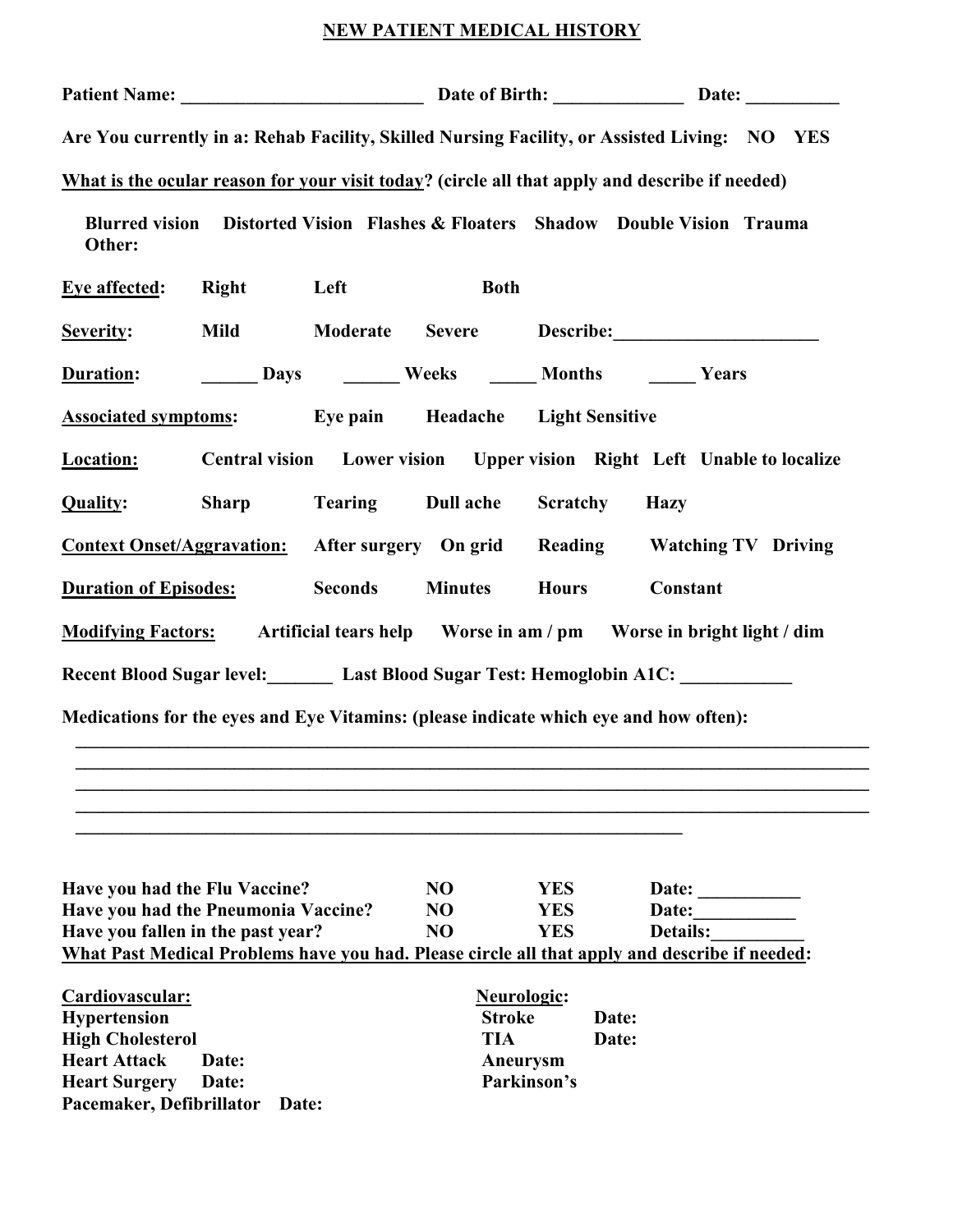| <b>Respiratory:</b>                                                                                                              |                      | Psychiatric:                     |                   |  |  |
|----------------------------------------------------------------------------------------------------------------------------------|----------------------|----------------------------------|-------------------|--|--|
| <b>Asthma</b>                                                                                                                    |                      | <b>Depression/Anxiety</b>        |                   |  |  |
| <b>COPD/Emphysema</b>                                                                                                            |                      | <b>Alzheimer</b>                 |                   |  |  |
| <b>Infectious Disease:</b>                                                                                                       |                      | Musculoskeletal:                 |                   |  |  |
| <b>HIV/AIDS</b>                                                                                                                  |                      | <b>Arthritis</b>                 |                   |  |  |
| TB                                                                                                                               |                      | <b>Joint Pain</b>                |                   |  |  |
| <b>Hepatitis</b>                                                                                                                 |                      | <b>Muscle Pain</b>               |                   |  |  |
| Gastrointestinal:                                                                                                                |                      | Genitourinary:                   |                   |  |  |
| <b>Acid Reflux</b>                                                                                                               |                      | <b>Bladder Problems</b>          |                   |  |  |
| <b>Irritable Bowel Syndrome</b>                                                                                                  |                      | <b>Kidney Disease</b>            |                   |  |  |
|                                                                                                                                  |                      | <b>On Dialysis: NO</b>           | <b>YES</b>        |  |  |
| Hematologic:                                                                                                                     |                      | <b>Endocrine:</b>                |                   |  |  |
| Anemia                                                                                                                           |                      | <b>Diabetes Type 1</b><br>Years: |                   |  |  |
| <b>Sickle Cell</b>                                                                                                               |                      | <b>Diabetes Type 2</b><br>Years: |                   |  |  |
| Leukemia                                                                                                                         |                      | <b>Liver Disease</b>             |                   |  |  |
| Lymphoma                                                                                                                         |                      | <b>Thyroid Disease</b>           |                   |  |  |
| <b>Cancer</b> What type                                                                                                          |                      |                                  |                   |  |  |
| Were you premature at birth?<br>If yes, what was your birth weight?<br>If yes, how many weeks premature?                         | N <sub>O</sub>       | <b>YES</b>                       |                   |  |  |
| Please list ALL previous surgeries with dates:                                                                                   |                      |                                  |                   |  |  |
| Are you currently taking Insulin?<br>Any Blood Thinners? (examples: Aspirin, Ecotrin, Coumadin, Warfarin, Plavix, Motrin, Advil) | NO<br>N <sub>O</sub> | <b>YES</b><br><b>YES</b>         | If so, what type: |  |  |
| <b>Medications (by Mouth, Injection, Spray, or Patch):</b>                                                                       |                      |                                  |                   |  |  |
| <b>Medicine</b>                                                                                                                  | <b>Dose</b>          |                                  | <b>Diagnosis</b>  |  |  |
|                                                                                                                                  |                      |                                  |                   |  |  |

| <b>MULLER</b> | DV <sub>3</sub> V | ріадіомія |
|---------------|-------------------|-----------|
|               |                   |           |
|               |                   |           |
|               |                   |           |
|               |                   |           |
|               |                   |           |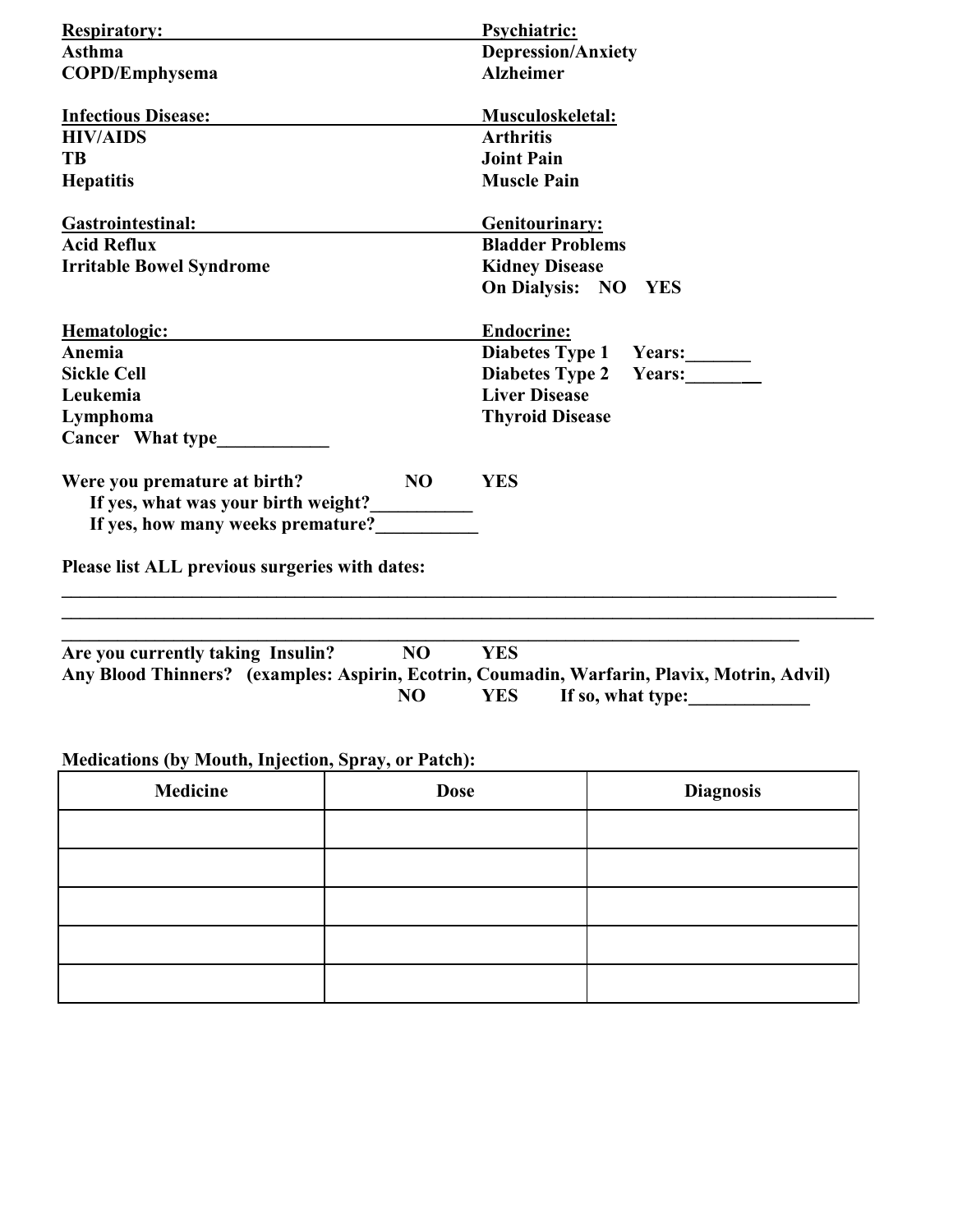|                        |                                         |                | If Allergic to any of the following please circle: |                                |                                                    |                |  |  |
|------------------------|-----------------------------------------|----------------|----------------------------------------------------|--------------------------------|----------------------------------------------------|----------------|--|--|
| <b>Medicines?</b>      |                                         |                |                                                    |                                | Please give name of medicine and type of reaction: |                |  |  |
| Dyes?                  |                                         |                | <b>Fluorescein dye</b><br><b>Type of Reaction:</b> | <b>ICG</b> Iodine or shellfish | Latex                                              |                |  |  |
| Other allergies?       |                                         |                |                                                    |                                |                                                    |                |  |  |
| <b>Family History:</b> |                                         |                |                                                    |                                | <b>Relationship to Patient:</b>                    |                |  |  |
| <b>Blindness</b>       |                                         | N <sub>O</sub> | <b>YES</b>                                         |                                |                                                    |                |  |  |
| Cataract               |                                         | NO             | <b>YES</b>                                         |                                |                                                    |                |  |  |
| Glaucoma               |                                         | N <sub>O</sub> | <b>YES</b>                                         |                                |                                                    |                |  |  |
|                        | <b>Macular Degeneration</b>             | NO             | <b>YES</b>                                         |                                |                                                    |                |  |  |
|                        | <b>Retinal Detachment</b>               | N <sub>O</sub> | <b>YES</b>                                         |                                |                                                    |                |  |  |
| <b>Diabetes</b>        |                                         | N <sub>O</sub> | <b>YES</b>                                         |                                |                                                    |                |  |  |
| Cancer                 |                                         | N <sub>O</sub> | <b>YES</b>                                         |                                |                                                    |                |  |  |
| Other                  |                                         | N <sub>O</sub> | <b>YES</b>                                         |                                |                                                    |                |  |  |
| <b>Social History:</b> |                                         |                |                                                    |                                |                                                    |                |  |  |
|                        | Drug use?                               |                | N <sub>O</sub>                                     | <b>YES</b>                     |                                                    |                |  |  |
|                        | Smoke?                                  |                | <b>Never</b>                                       | Former, but quit years ago     |                                                    | <b>Current</b> |  |  |
|                        | Alcohol?                                |                | None/rare                                          | <1 drink/day                   | $>1$ Drink/day                                     |                |  |  |
|                        | <b>Marital Status:</b><br><b>Single</b> |                | <b>Married</b>                                     | <b>Divorced</b>                | <b>Widowed</b>                                     |                |  |  |
|                        | Occupation:                             |                |                                                    |                                |                                                    |                |  |  |

# **Please circle and describe any current problems with:**

| Heart                | <b>Endocrine (Pancreas, Thyroid)</b>    | Gastrointestinal  |
|----------------------|-----------------------------------------|-------------------|
| Urinary              | <b>Blood/Cancer (bleeding, wt loss)</b> | Head, Throat      |
| Integumentary (skin) | <b>Musculoskeletal</b>                  | <b>Neurologic</b> |
| <b>Breathing</b>     | Other:                                  |                   |

**Do you wear glasses for distance vision? NO YES**